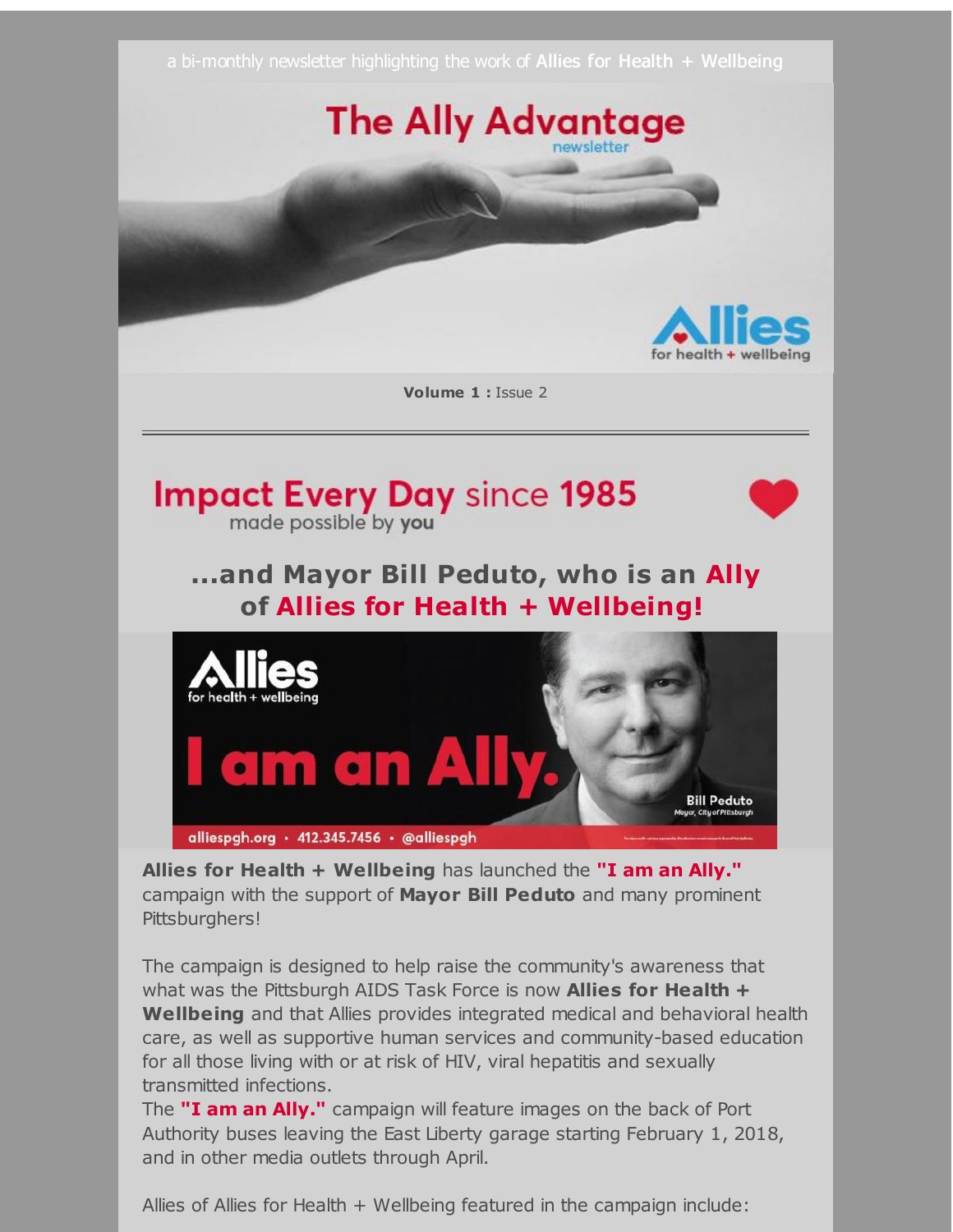Allies Board Member **Linda Bucci** and her husband, Chairman of MARC USA **Tony Bucci**

Medical Director of the Pitt Men's Study, UPMC infectious disease doctor and Allies Board Member, **Ken Ho**, MD, MPH

Director of the Allegheny Health Department, **Karen Hacker,** MD MPH

Friends of Allies **Richard Parsakian, Dr. Larry Leahy, John Van de Grift, Nancy Simpronio and Chuck Culbertson**.

Allies for Health + Wellbeing LGBQTIA community advocates **J Daniel Barlow** and **Dandy Hayes.**





## **Join the I am an Ally campaign!**



**If current infection rates continue, half (50%) of African American men who have sex with men will be diagnosed with HIV during their lifetime.**

**You can help us address this startling statistic and other health disparities.** See details below on how you can be an Ally!



### **Join us on Social Media**

**Be a part of the "I am an Ally" Campaign!**

Adding a banner to your profile picture through February and March will increase the impact of the campaign.

**[Download](http://r20.rs6.net/tn.jsp?f=001cIcpwvVYPAJFYMhXAADPtuo24svqtZcNSwsy_H4DU1sgF3WdkWQl8mobqAMfVbFrBTvZ2YVsNAWK1GiCPLdvTbjauHA6o2hfO9SVmmh8moe2YNDWYn2IJuc66a0HXTTKrQ2lIrhk9qzz1oxHezqy7wvXBX9eLD-H-k0veJKJ5-aI5McnJWGkdd2q7OSzyxT5ZBn2ypk1cu5HS_b8rrQZWAC4wCwoQD8AxkuFbpPcfDZk5UndYUOba39tweii9zRX&c=&ch=) "I am an Ally." Banner**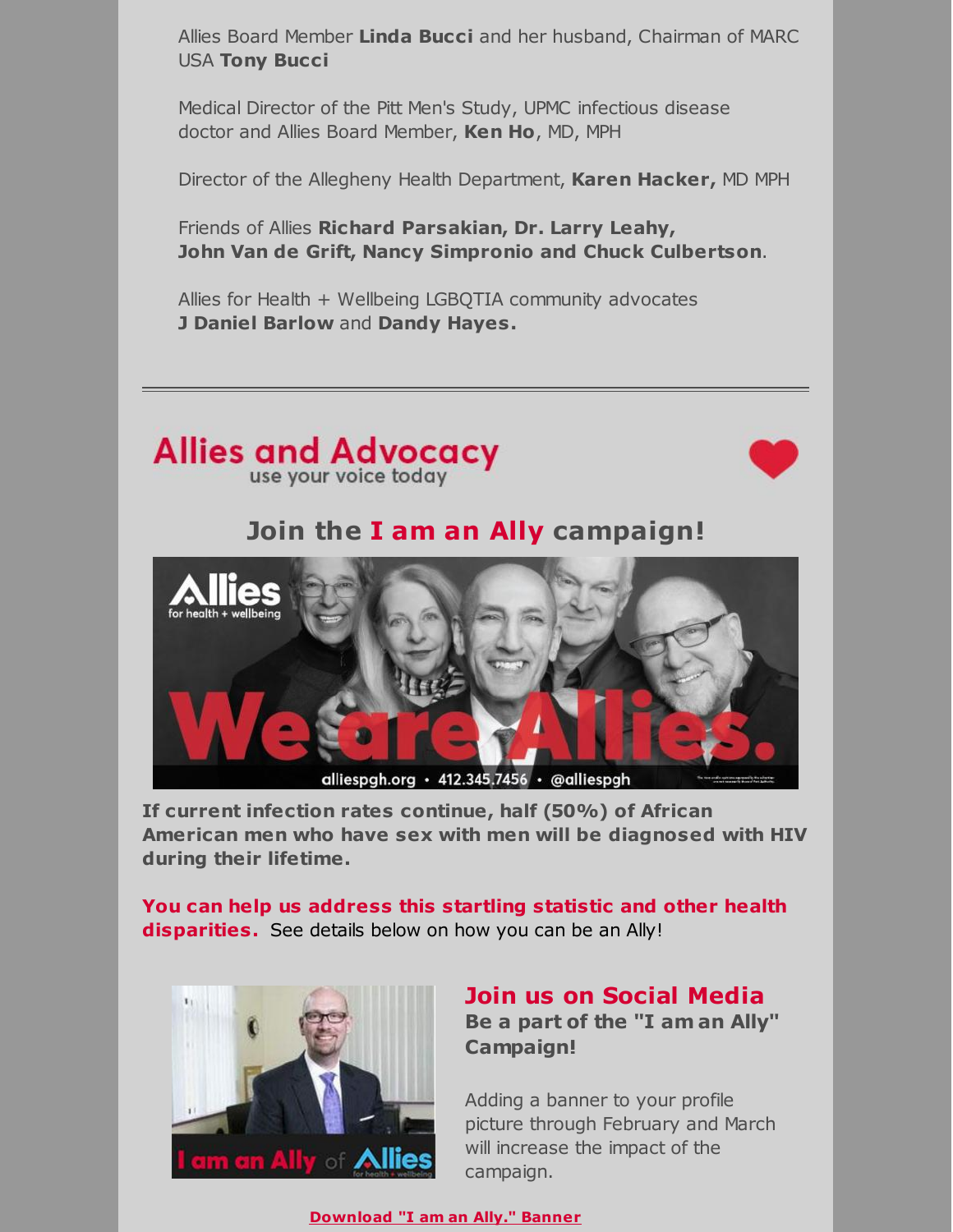CEO, Sean DeYoung

**[Contact](mailto:bmcgowan@alliespgh.org) an Ally to Change Your Profile Photo!**



#### **Spread the Word Allies is seeking a Medical Assistant**

Our Medical Clinic is growing and we need an additional Medical Assistant.

**Be an Ally** and share the opening within your trusted network today!

**Medical Assistant Job [Description](http://r20.rs6.net/tn.jsp?f=001cIcpwvVYPAJFYMhXAADPtuo24svqtZcNSwsy_H4DU1sgF3WdkWQl8jmUDNtISWkEWdwBRdvY5myX5KXyqQxT9bnD1BidR9_38Zo2JfniSdWfNr74ehQpWhO_cX9LxH1WJF82jdR_-t_NWm1DyK_W1oqqLIzKQh2JSOAD44f0G3aVpt0ncLMV8Y7ubLvYdW6XNTJEA1hs3Om046HV_B29BsILUZCgvVNfE1NfV-f1CDtryJcuKzVG-EEghOmVt9tF4zYRhKT305Qons5Cvpa60Sj2iuib_QQDY2V9SCpNsALoWxiFTGbOz9ByGK3lXgsztp9DyHp8Tmz7gJRP1Ffnn0ipTdnAWbvj&c=&ch=)**

**be an advocate by tagging our social accounts [@alliespgh](http://r20.rs6.net/tn.jsp?f=001cIcpwvVYPAJFYMhXAADPtuo24svqtZcNSwsy_H4DU1sgF3WdkWQl8pJ2N3Jnz2NrcGPt2Yk9qZDORJd4nLwhW6m94R-UbK1dD2wUTSfuAItvha8yTMQVlUL33lbdNsKjze6KqVlXKl7imC57JK2h4_XsBP3L0vKZLPEabtSGBxuSMUO6KMuBFxPVfty7fIWW&c=&ch=) or using the [#WeAreAllies](http://r20.rs6.net/tn.jsp?f=001cIcpwvVYPAJFYMhXAADPtuo24svqtZcNSwsy_H4DU1sgF3WdkWQl8pJ2N3Jnz2NrcGPt2Yk9qZDORJd4nLwhW6m94R-UbK1dD2wUTSfuAItvha8yTMQVlUL33lbdNsKjze6KqVlXKl7imC57JK2h4_XsBP3L0vKZLPEabtSGBxuSMUO6KMuBFxPVfty7fIWW&c=&ch=) hashtag**



## **Allies and Events** adjust your calendar





#### **Save the Date: Allies Ball, April 21, 2018**

Honorary Chairs Dr. Mike Madden and Ron Senerius invite you to join them at the Allies Ball on Saturday, April 21, 2018 at the Pennsylvanian. The evening will feature dinner, a dessert exhibition, dancing and the presentation of the Kerry Stoner Award.

Log onto [www.alliespgh.org](http://r20.rs6.net/tn.jsp?f=001cIcpwvVYPAJFYMhXAADPtuo24svqtZcNSwsy_H4DU1sgF3WdkWQl8pJ2N3Jnz2NrmiYtJF97B-FPYmueahYEdaZOwOhPdSSxBCwY0bZhcqaTjbcM1Sqyf8hduvA0Vr30oX6CAHLInbDHZTfYsai6rQZRwC1Qq4jaCQuIF5n5LH7Vdh7SwqmP8iioMK7Z1GU5np0dKmHiWE2bwrgGZfGz98MsnLL0Jq4pVCiVrNTcWtHq1yfCpKNR-XLZf6F6cHANhUanxJ11hDCjGZ7v0kKFux7Ox5xXhllhOrKQAAhv-X-3faWVvTFzbw==&c=&ch=) to purchase reservations or for more information.

#### **HIV in 2017:**

**Year End Summary and Discussion of Critical Developments**

AIDS Free Pittsburgh is hosting a FREE CME Program